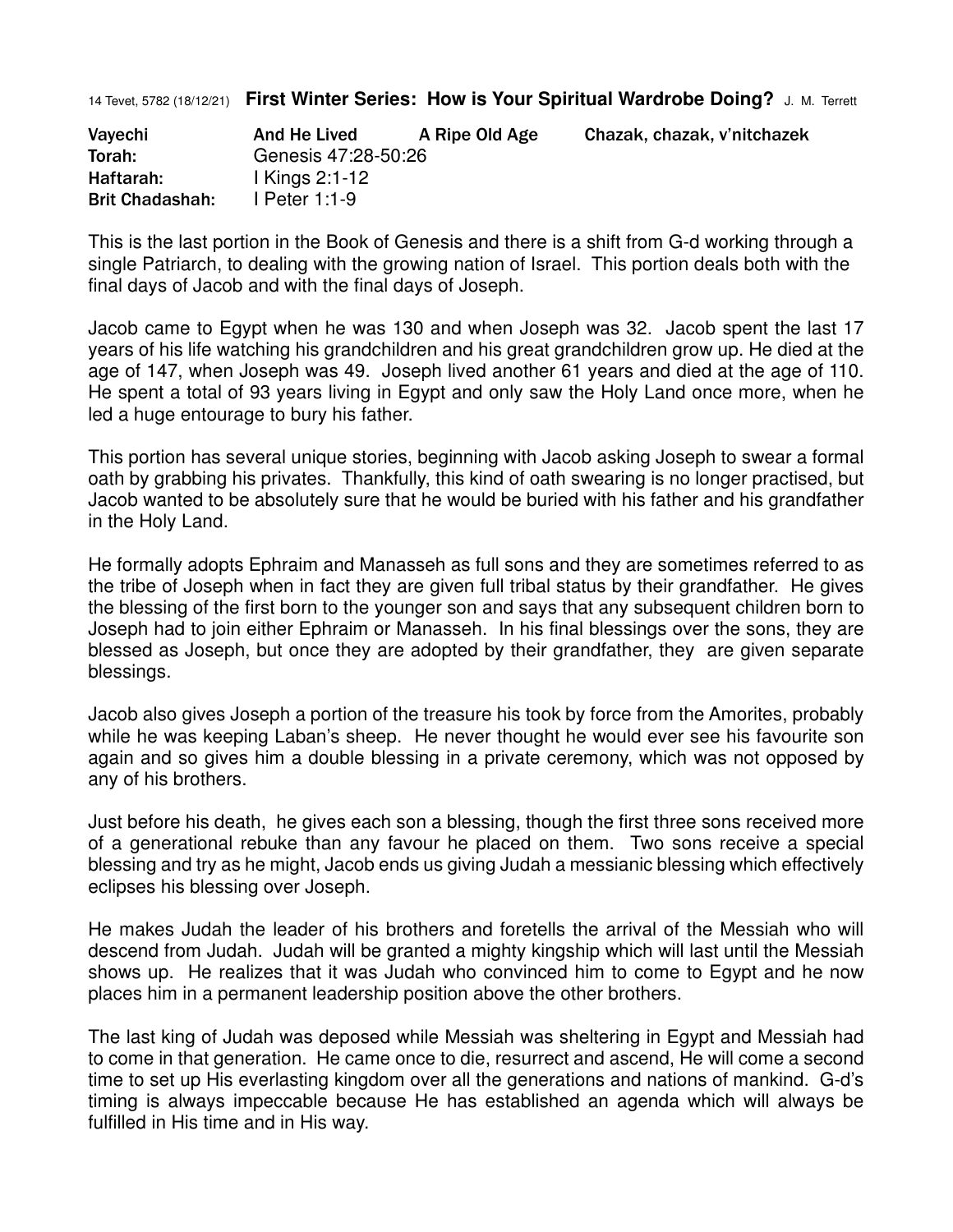Jacob pauses after he has blessed Dan and makes almost a cry of desperation. He realizes that the only blessing he can impart must come from YHVH and even if his life was anything but easy, the rescuing of YHVH never let him down. In our darkening world, where so much is lining up against our biblical spirituality, we need to place our trust in the faithfulness of G-d. Things are quickly lining up for His return, but we need to be content to walk patiently with Him and not get panicked by global warming, future pandemics and all the global problems which are screaming for our attention.

Of all his children, Jacob reserves his strongest blessing for Judah and Joseph. Joseph does not get a messianic blessing, but he is called the shepherd and rock of Israel and is given a very unique seven fold blessing. He is blessed by the G-d of his fsther and by the work of the Almighty. He is to receive blessings from on high and blessings from the waters below. He is also to be blessed by the breasts and the maternal womb.

Joseph is even to be blessed more than all the blessings of his ancestors. And even the blessings of the ancient hills is to fall upon the head of Joseph, who is even called the prince of his brothers. It really was an amazing set of circumstances that brought Joseph to his current position of power and yet he was more than qualified to do an amazing job. He was well received by both his people and by the Egyptians, especially since he rescued both peoples from the destruction which the famine could have brought.

In the blessing, there is reference to Joseph's victory over those who sought him harm and it is an amazing story of a man rising from rags to riches. He was the right man who came at the right time and did the right job. We may all suffer persecutions and set backs, even as antisemitism is again on the rise globally, but when we walk in faith and obedience, we will be just as resilient as Joseph. We should never be afraid of what can happen to us because we can always count on the blessing of the YHVH.

Just before he dies, Jacob repeats his burial instructions to his gathered sons and when he has said all that needed to be said, he tucked his feet into his bed and died. When he left the Holy Land, his prospects were not very good, but the blessing of YHVH is better than any advantage this life could offer.

It takes forty days for him to be embalmed – to be turned into a mummy and he is mourned for another seventy days, which is the usual mourning period for royalty. Joseph asks permission from Pharaoh to go and bury his father and he is accompanied by all the servants of Pharaoh, as well as by his brothers. The children and the flocks remain behind, but Joseph is given a royal escort which is armed and because of this, Joseph is not molested and he is acting like a full prince of Egypt.

On the way, the mourning continues and one place where the entourage halts is called Abel-Mizraim, or the place where the Egyptians mourned. Jacob is buried with full royal honours and he is the last of the patriarchs and the one whose children built the nation in the relative safety of Egypt.

Upon their return to Egypt, his brothers fabricate a supposed message from Jacob to tell Joseph to forgive what his brothers did, who call themselves servants of their father's G-d. Joseph reassures them. He lives for another 61 years after he buries his father. Just before he dies, he tells his brothers that when G-d leads them out of Egypt he wants to be buried with the Patriarchs. The rest of the Torah deals with the entire nation of Israel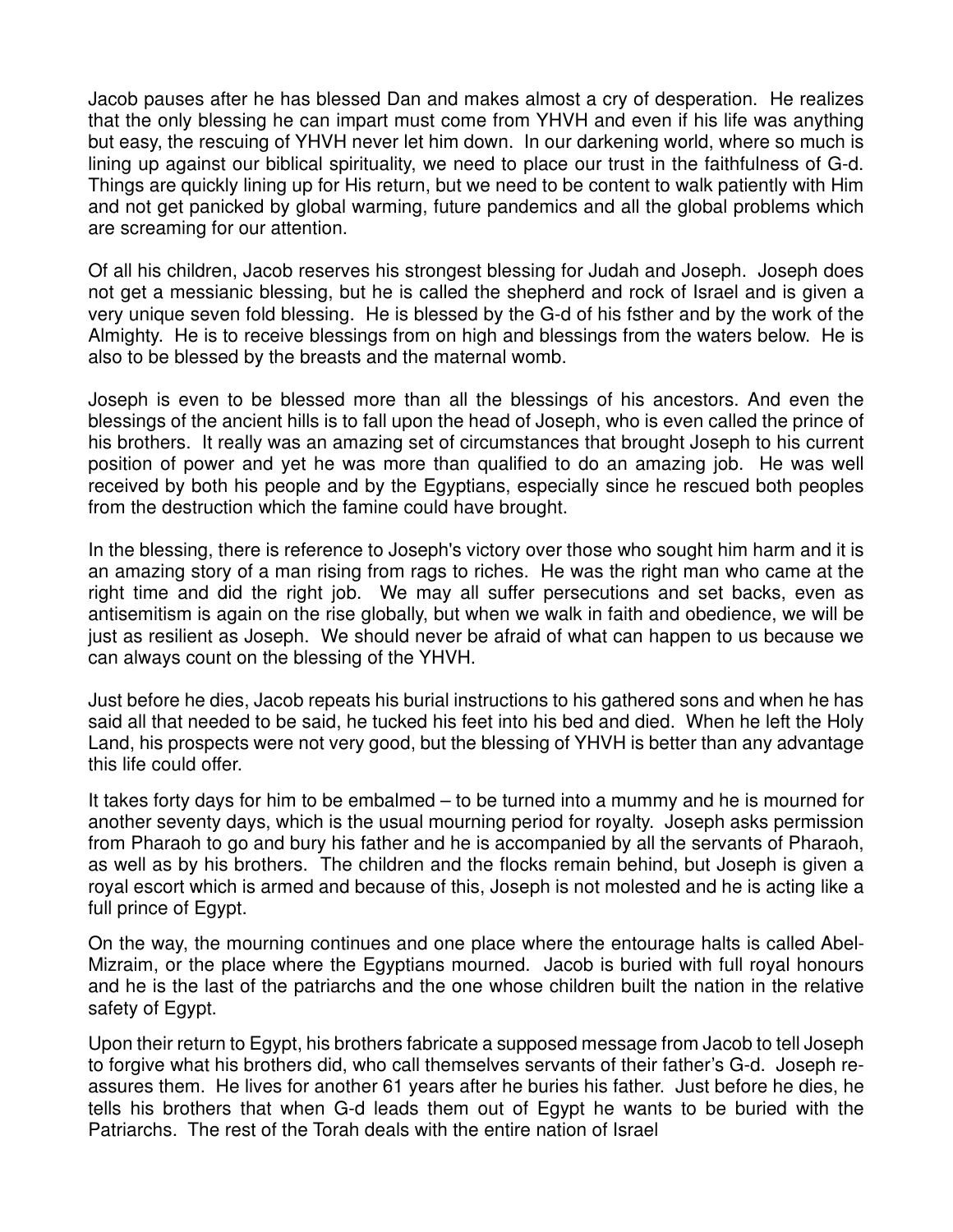Sermon: **First Winter Series: How is Your Spiritual Wardrobe Doing? Eph. 4:17-32**

**Passage: Behold what I say and declare to you in the Messiah: you should no longer walk like pagans who walk according to the vanity of their thoughts. Their understanding is darkened and they are strangers to the life of G-d, because of the ignorance which is in them and because of the hardening of their heart. Having lost all feeling, they are given over to sexual debauchery to commit every kind of impurity linked to greed. But you, this is not how you have learned in the Messiah, if at least you have heard and if, conforming to the truth which is in Yeshua, in Him you have been instructed to put off, in relation to your past life, the old man who is corrupted by deceitful lusts and then to be renewed in the spirit of your understanding and to put on the new man who is created in righteousness and holiness which the truth produces.**

**This is why, renounce lying and let each of you speak the truth to his neighbour; for we are members of each other. And if you get angry, do not sin and do not let the sun set on your wrath and do not give the devil any access. Let the one who stole, steal no more but work with his hands to make good things which can be given to those in need. Let no evil word come out of your mouth, but, if there is a place, some good word which serves for edification and communicates grace to the one who hears it. Do not grieve the Holy Spirit by whom you have been sealed for the day of redemption.** 

**Let all bitterness, all animosity, all wrangling and slander and every kind of wickedness disappear from the midst of you. Be good to each other, compassionate, forgiving each other as G-d has forgiven you in the Messiah.**

Paul begins this passage by giving a very graphic and bleak description of pagans, from whose number many of his people came. He is not saying that all non believers are totally evil or completely given over to wickedness. He is describing the severe darkness into which many fall before they come to faith and are delivered from the darkness which was devouring them. Given over to themselves they wallow in the vanity of their thoughts as if there was no higher standard or level of accountability beyond what they think and do.

They do not want to know a life lived in the light and in G-d's presence and are wilfully ignorant and refuse to leave their own darkness and come to the light so they could really see what a sad condition they are in. It is not that they have not heard about G-d and His Word, but they are choosing not to listen and not to consider any possibility that gets in the way of their totally carnal, sensual lifestyle. They do not want any limits placed on their behaviour except those which they set and which permit them to have a free rain to commit sensuality and sexual crimes. They want to indulge all and any sexual impulses and there is nothing which they would not try.

Their sensuality is also linked to greed because they need lots of money in order to support such a vile lifestyle. They have lost all natural feelings and are just burning with lust all the time. The only satisfaction they are able to have is linked to gross sexuality and other forms of debauchery.

Paul outlines this sad state of affairs as a warning to us that carnal predators are constantly prowling around the community of believers, looking for weak, undefended places they can crash into and drag us back with them into the living death they are caught in.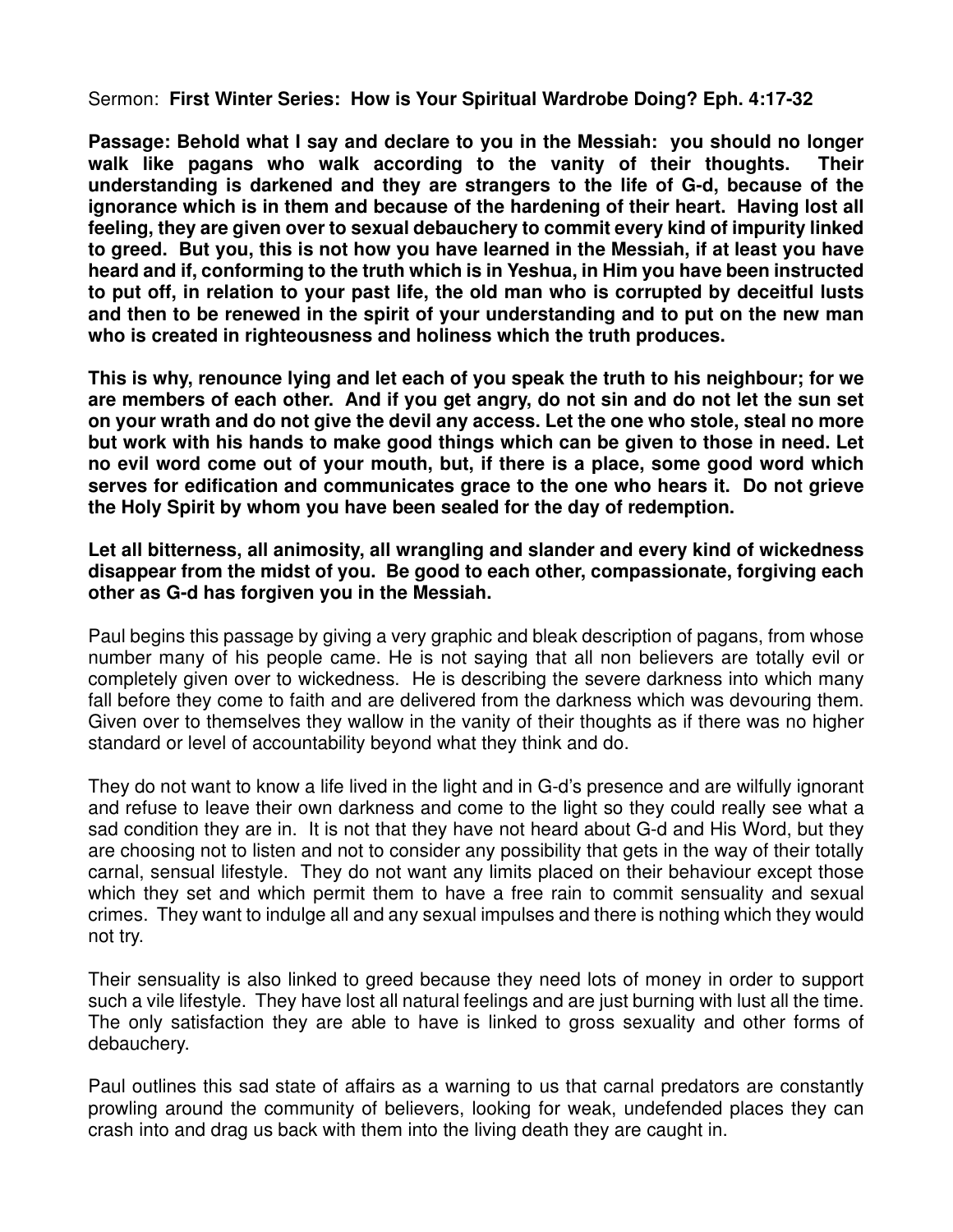Spme people get upset when we share our faith, but find nothing distasteful in telling us exactly why we are wrong and are deceived. I only share my faith with those who are willing to listen with respect and meekness and I show them the same level of respect which I expect them to exercise with me. An argument is always wrong, even if you are coming from the right place. Too many believers seem to prefer a good fight to any peaceful dialogue with willing listeners.

There are darkness dwellers who are gunning for us and are aggressively trying to sink our faith so that it no longer challenges their corrupt, lustful lifestyle. And if the truth be told, some of us came from this great darkness and part of it can still seem attractive to us. Paul outlines ten kingdom exclusions in 1st Corinthians 6:9-11 and says that some of us were also practitioners of these exclusions. We have to be very careful that our old ways do not try and overpower our spirituality and drag us back down into the darkness.

He goes on to discuss two men who could also be characterized as two different sets of clothing. There is first the old man, threaded with corruption and deceitful lusts. Our faith in the Messiah requires a radical, permanent wardrobe change. Too many believers continue to wear the clothes of the old man and how they live their lives is not very different to those who are openly darkness dwellers.

We are told to be clothed with the new man or the renew man, who was created in righteousness and holiness which the truth produces. This means that the power of the Gospel is both able to deliver us from the deepest darkness and to repair any damage we have incurred. There is never any brokenness which is so bad that the Gospel cannot heal.

Now sometimes a person may have to live with brokenness which G-d does not fully take away. Paul's eyes never recovered but he was able to compensate for this thorn in his flesh. Sometimes abuse survivors or those suffering from PTSD or some kinds of mental disability, may not fully be delivered and be able to function totally normally. But what ever G-d does not deliver you from, He gives you grace and multiple ways of escape so that none of the negativeness of your former life has the ability to negatively impact your new or renew life.

Sometimes we may temporarily slip back into our old lives or allow crises to push us back into the darkness of hatred and anger. But when this happens, the Gospel has the ability to repeatedly renew us as many times as we need it and as many times as we ask for G-d's help. So instead of lamenting the damage and the dark depths which you have come from, let Messiah teach you the spiritual strategies which will dig you out and clean you up. You may have to walk with a limp or a disability which does not go away, but every weakness you turn over to the Messiah becomes a strength and a source of blessing, whether it is a stutter like Moses or weak eyes like Paul.

When crippled or wounded people are not healed or delivered from their disability, it is because G-d is going to use it and bless many people through it, because none of us ever has to live as those who are spiritually disabled. The power of the renew man in the Gospel and the Torah will always be infinitely stronger and more amazing than anything the darkness of this world brings our way. Great loss can be turned into great gain when it is turned over to Him and to His Word.

Even the worst of the Holocaust does not have the power to prevent the mighty grace of G-d from working in our lives, even if we never learn to walk without a limp again and struggle with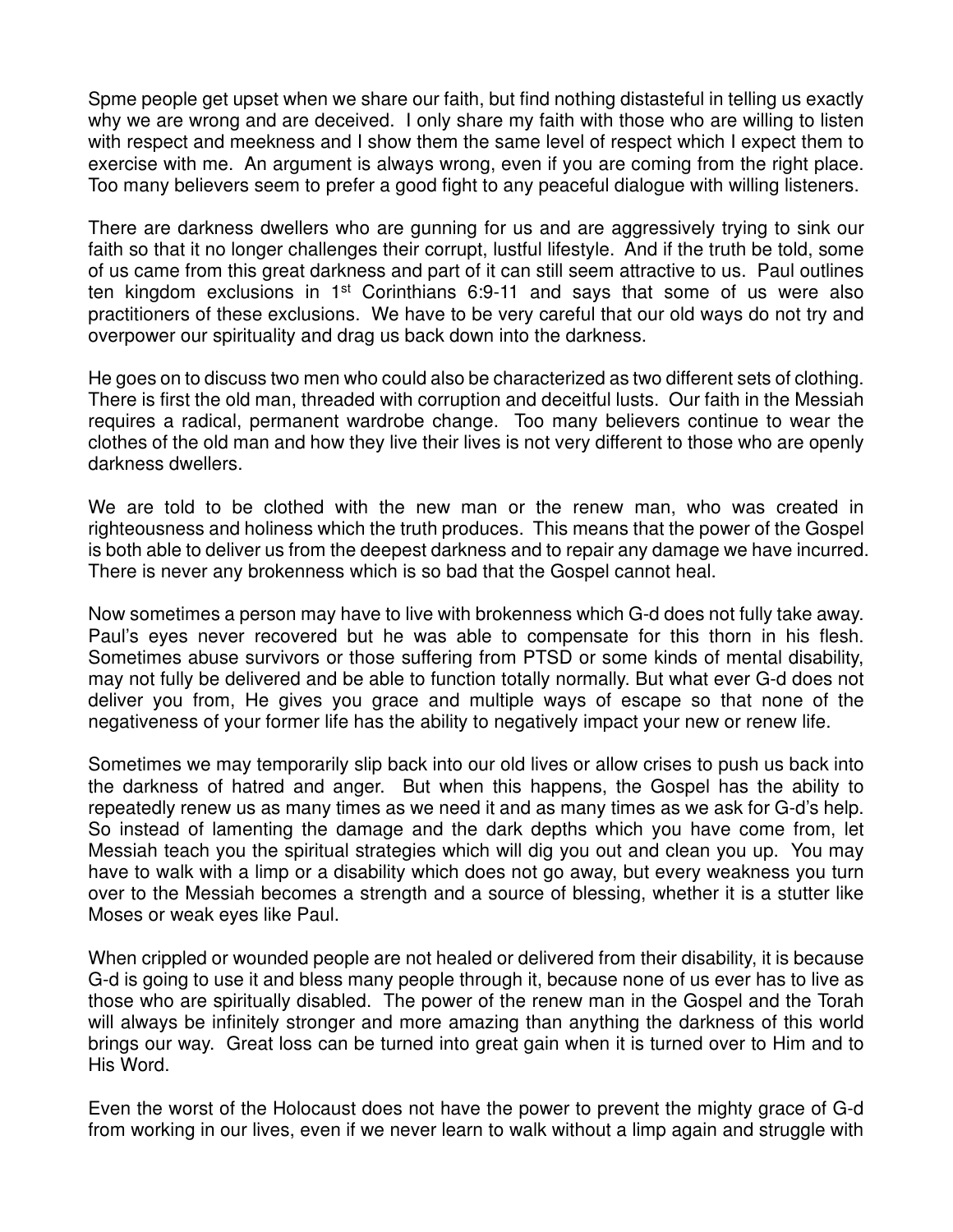depression every time memories flood back and we have to take the time to recover. Take the time to recover and do not let anybody rush you or judge you because you are moving at your own pace.

Part of our recovery as we become renew men, is to learn to abandon the unfruitful works of darkness and as we learn not to fight fire with fire, but with the light. I have been badly hurt by too many people after I came to the Messiah and decided to go into ministry. But it is never right or profitable to repay evil with evil or pain with pain. We need to let G-d and His Word tell us how to respond and not get caught up in any of the works of the flesh.

One of the worst is lying, where we do not speak the truth to our neighbours. Now please understand me that there are times when it is entirely appropriate not to tell someone something they want to know, because it is none of their business. I have said in the past that respect is given, but trust is earned, so we do not feel that we have to tell everyone everything, when we deem it necessary to keep it from them.

During WW2, Corrie Ten Boom was asked to give the name of a collaborator to the resistance, because he was in the process of betraying her and her Jews. She refused, but I do not agree with her decision. Many of those who hid Jews had to keep it a secret and even deny that they were harbouring Jews when the Nazis came knocking. There are many ways of deflecting questions we do not want to answer, without having to directly lie. If cornered, I would never admit to hiding Jews and deny that I was doing it because the Nazis and other racists are evil people whose authority we should never accept.

They do not have the right to know the truth because they would use for destructive purposes. This can become a moral slippery slope which might allow lying to become a lifetime habit, but using deception to protect those who might otherwise be killed is not something I would do freeing or joyfully. Evil people do not have the right to use us to betray innocent people who are hiding to save their lives. If you have any questions about this, talk to me, because it is not something which I take lightly.

It may surprise you that our passage does not say that getting angry is a sin. It is something we have to deal with quickly so that we do not act in anger. When Paul was slapped, he snapped at the man who told someone to slap him, but he did not justify either the slap or his response to it. Anger can be a powerful emotion, but I have never met anyone with a bad temper, just people with bad temper control.

Shepherds say that if you get mad at a sheep and yell at it or hit it, it will never follow you again or trust you again. Expressing dissatisfaction without temper is acceptable and sometimes even temper can be acceptable as long as what we do does not violate the Word of our King. I get angry when I think about the Holocaust and all the perpetrators who are still getting away with what they did. I am also angry that Native people had their land stolen from them and were slaughtered in their thousands for the crime of not being white.

Racism of any kind angers me, but I never want to take the law into my own hands. If I saw someone being beaten, I would intervene and in the past, I have intervened. But I have left punishment in the hands of the law and the courts.